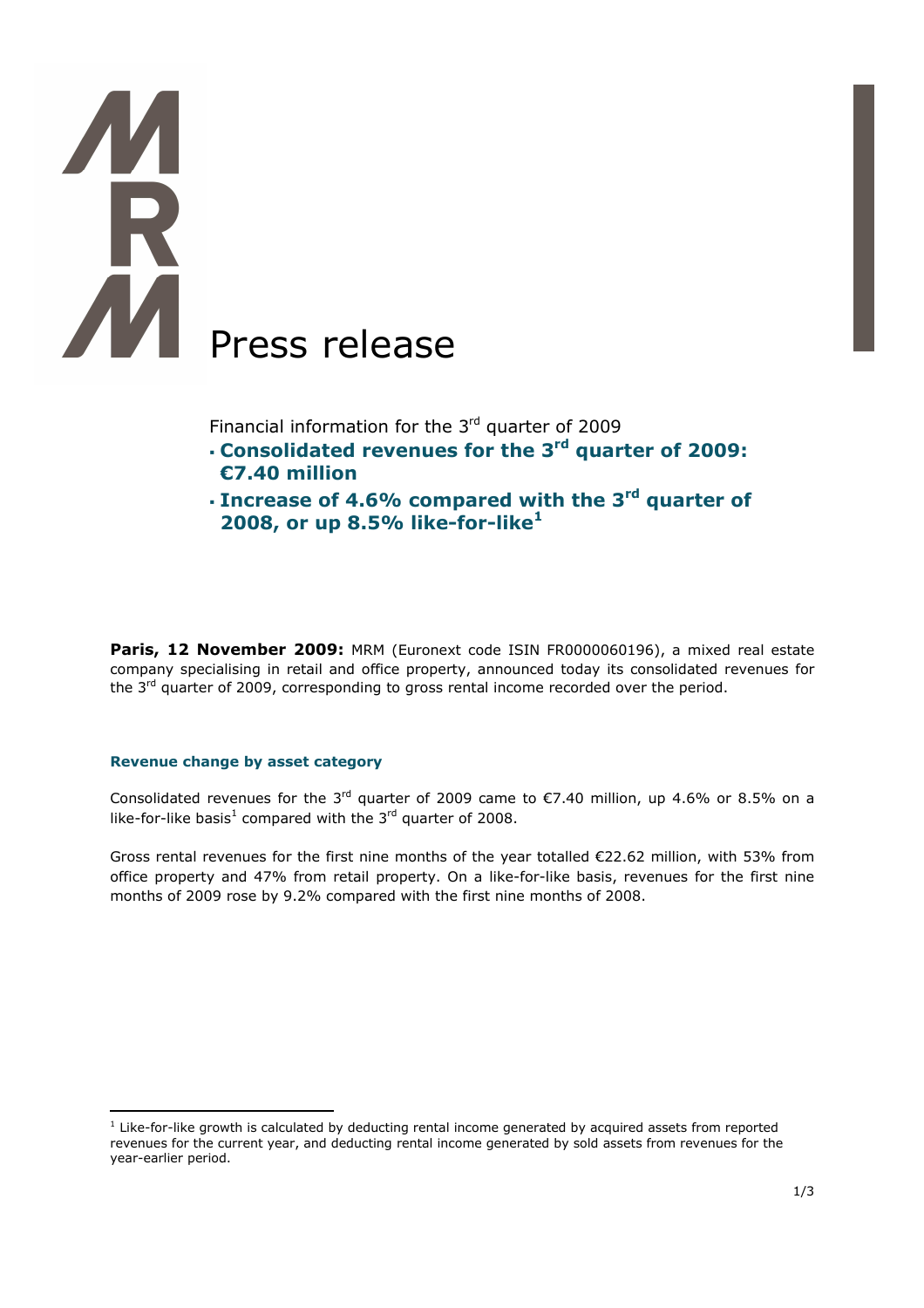| <b>Consolidated</b><br>revenues IFRS<br>$\epsilon$ million | Q3<br>2008 | Q3<br>2009 | $\frac{0}{0}$<br>change | $\frac{0}{0}$<br>change<br>like-for-<br>like $^2$ | 9<br>months<br>2008 | months<br>2009 | $\frac{0}{0}$<br>change | $\frac{0}{0}$<br>change<br>like-for-<br>like <sup>2</sup> |
|------------------------------------------------------------|------------|------------|-------------------------|---------------------------------------------------|---------------------|----------------|-------------------------|-----------------------------------------------------------|
| Office property                                            | 4.13       | 3.98       | $-3.7%$                 | $-3.7%$                                           | 12.48               | 11.99          | $-3.9%$                 | $-5.0\%$                                                  |
| Retail property                                            | 2.95       | 3.42       | $+16.1%$                | $+27.5%$                                          | 8.25                | 10.63          | $+28.8%$                | $+32.1%$                                                  |
| <b>Total gross rental</b><br>income                        | 7.08       | 7.40       | $+4.6%$                 | $+8.5%$                                           | 20.72               | 22.62          | $+9.1%$                 | $+9.2%$                                                   |

### *(Unaudited figures)*

On a like-for-like basis, rental revenues generated by office properties in the 3<sup>rd</sup> quarter of 2009 fell by 3.7% relative to the  $3<sup>rd</sup>$  quarter of 2008. This was mainly due to the decline in rental income relating to the vacating of the Cap Cergy building only partially compensated by a positive impact of indexation and the signature of new leases.

Revenues from the retail property portfolio increased by 27.5% like-for-like in the 3<sup>rd</sup> quarter of 2009, benefiting in particular from the launch of the Marques Avenue A6 outlet centre in Corbeil-Essonnes, which opened its doors to the public in October 2008, and the indexation of rents.

Stabilised assets accounted for 70% of revenues for the  $3<sup>rd</sup>$  quarter of 2009 and value-added opportunities accounted for 30%, compared with 78% and 22% respectively in the 3<sup>rd</sup> quarter of 2008. The growing proportion of revenues generated by value-added opportunities is mainly due to the opening of the Marques Avenue A6 outlet centre. No properties have changed portfolio segment.

## **Highlights of the quarter**

Since 1 July 2009, 19 leases<sup>3</sup> have been signed for office and retail properties representing an annual rental income of €1.45 million. Thirteen of these leases (corresponding to an annual rental income of €0.7 million) took effect during the period.

MRM continued with the implementation of its arbitrage plan decided at the beginning of the year, with the sale in July of a retail complex at Les Portes d'Oise in Chambly for €7.3 million and the sale in September of a retail property in Saint-Priest for €2.2 million.

Within the 11,100 sqm Carré Vélizy mixed-use site, MRM delivered a 2,500 sqm mid-size store to Habitat in July after carrying out a programme of redevelopment works to the premises, which were previously used as offices. The retailer has begun fitting out the store with a view to opening to the public in November 2009.

 $\overline{a}$ <sup>2</sup> Changes to the scope of consolidation between the 3<sup>rd</sup> quarter of 2008 and the 3<sup>rd</sup> quarter of 2009 relate to the acquisition of Pizza Hut restaurants in late July 2008 and arbitrage operations carried out in 2009: sale of Paris stores finalised in the  $1<sup>st</sup>$  quarter, sale of a retail complex in Chambly in July and sale of a retail property in Saint-Priest in September.



<sup>&</sup>lt;sup>3</sup> New leases or renewals under improved terms.